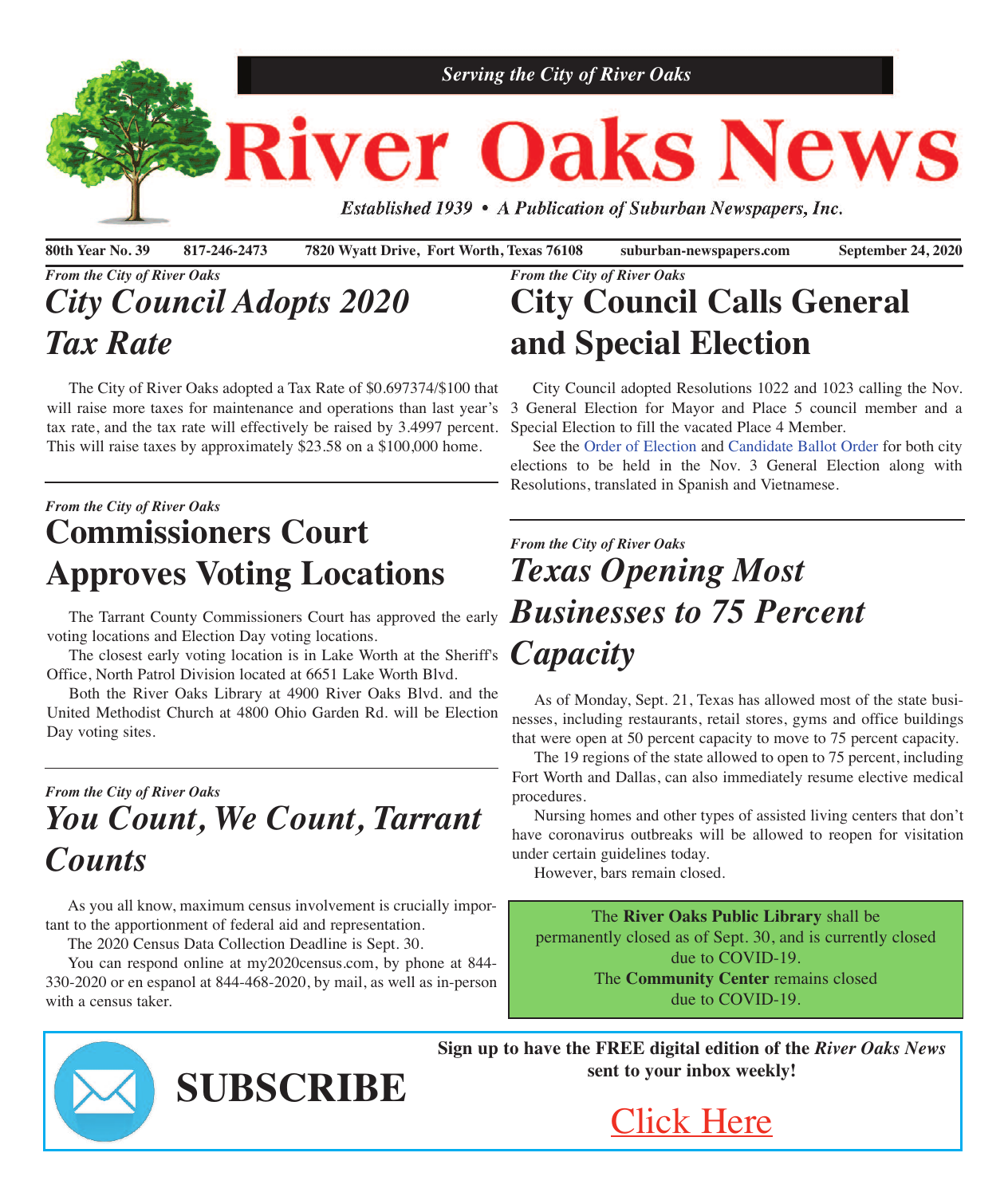# *From the City of River Oaks*

# **Water Account Disconnections** *River Oaks City Hall*

The City of River Oaks has started water account disconnections **Guidelines** for non-payment.

 For districts 3 and 4: if your account is not paid in full by Sept. 25, 2020 you will be disconnected on Sept. 28, 2020 and the administrative fee of \$25 will be added to your account balance.

 If you are disconnected due to non-payment, you are not able to do any payment arrangements. Residents are required to come into City Hall and make arrangements prior to disconnection.

 If your water has been disconnected, someone over the age of 18 will need to be home to sign paperwork to have the water reconnected.

 Water will be reconnected after all of the disconnections are complete. Water will be turned on in the order in which they have paid.

 If you have an outstanding bill that you need to make payment arrangements for, please visit City Hall in person.



of property to satisfy a landlord's lien. Sale to<br>be held Online at www.selfstorageauction.com, Facility is located at 8460 Boat Club Rd, Fort Worth, TX 76179. **Bidding will Open Sept. 24, 2020 at 9:00 am and will conclude Oct 5, 2020 at 4:00 pm.** Cleanup deposit is required. Seller reserves the right to withdraw the property at any time before the sale. Unit items sold as-is to highest bidder. **Property**<br>includes the contents of spaces of the following tenant- **James Luster:** Washer, Dryer and dog kennel. **Kaz Uscielowski:** General household belongings.

# *From the City of River Oaks*

 River Oaks City Hall is open to the public. Business hours are from 8 a.m. to 5 p.m., but with certain guidelines. No more than four patrons are allowed in the lobby at any one time; markers will be placed on the floor every six feet, to help maintain social distancing.

 Only one customer may be at the counter at a time and masks are required. Also, only one person allowed inside per household.

 For the safety of our residents, we are still encouraging the use of the drop box out in front of our building or to pay online at our website. Visit [www.riveroakstx.com](www.riveroakstx.com ) and click on "payments".

#### **Legal Notice NOTICE OF PUBLIC HEARING**

A Public Hearing is scheduled before the **River Oaks Planning & Zoning Commission on Monday, October 12, 2020 at 6:30 P.M.** and a final public hearing before the River Oaks City Council on **Tuesday, October 13, 2020 at 7:00 P.M.** in the City Council Chambers located at 4900 River Oaks Blvd., River Oaks, Texas in order to receive citizen comments on the proposed replat application as submitted being in Block 17, Lot 14 containing 0.351 acres of land in the Castleberry Gardens Addition and otherwise known as 1912 Yale St. and once replatted to become two separate residential lots described as being Block 17, Lot 14R-1 and Lot 14R-2 in the Castleberry Gardens Addition. (Zoning Case # PZ2020-0004).

**Address**: 1912 Yale St. **Record Owners**: Christian & Rose Heizman **Legal Description**: Block 17, Lot 14, Castleberry Gardens Addition

For more info please contact the River Oaks Zoning Administrator at 817-626-5421, ext. 324.





#### **Publishers of the** *Benbrook News* **and** *White Settlement Bomber News*

Publisher: Boyden Underwood, publisher@suburban-newspapers.com Editor: Emily Moxley, suburbannews@sbcglobal.net Classifieds: Vee Horn, ca.suburbannews@sbcglobal.net

**7820 Wyatt Drive, Fort Worth, TX 76108 817-246-2473 <http://www.suburban-newspapers.com>**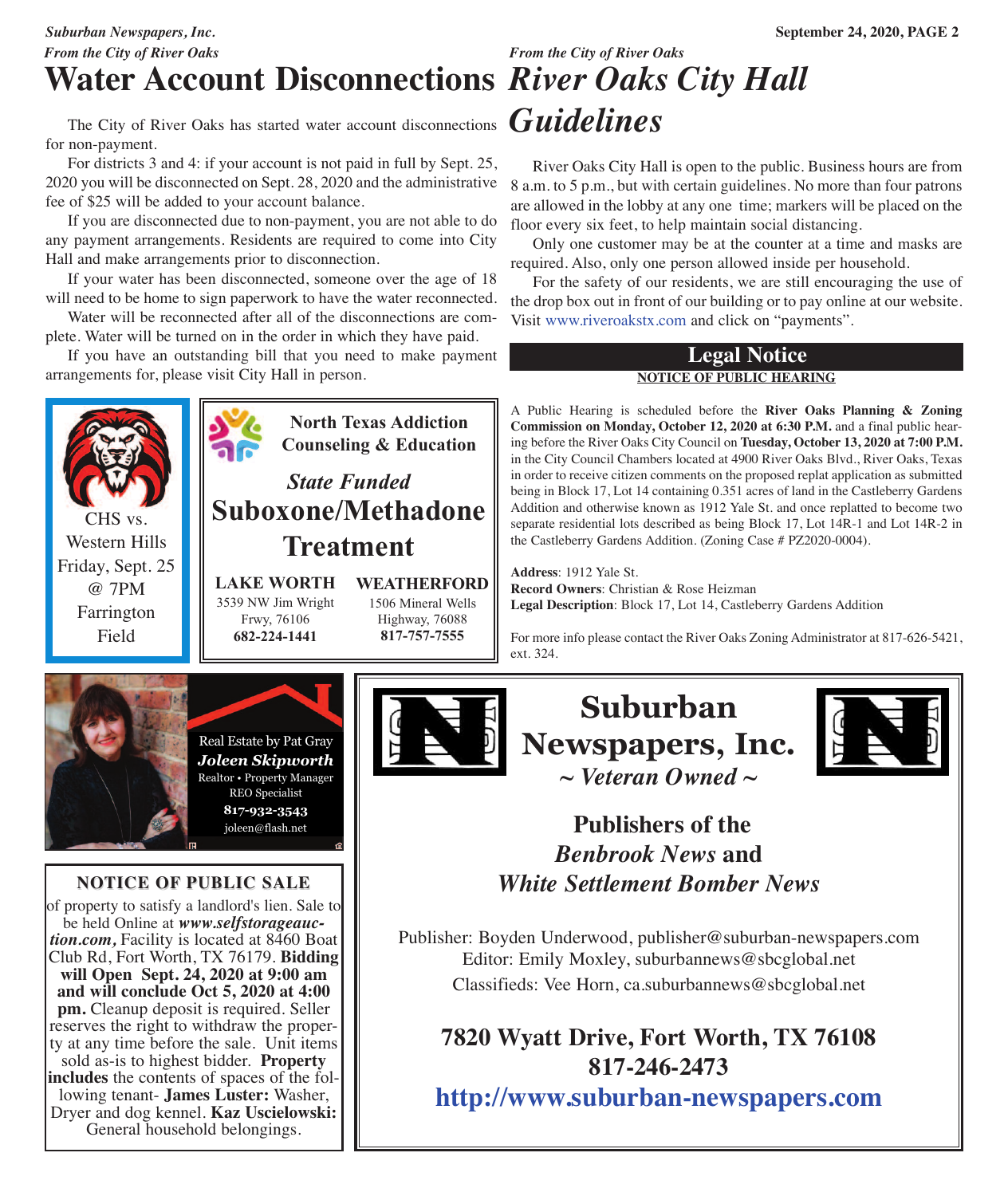